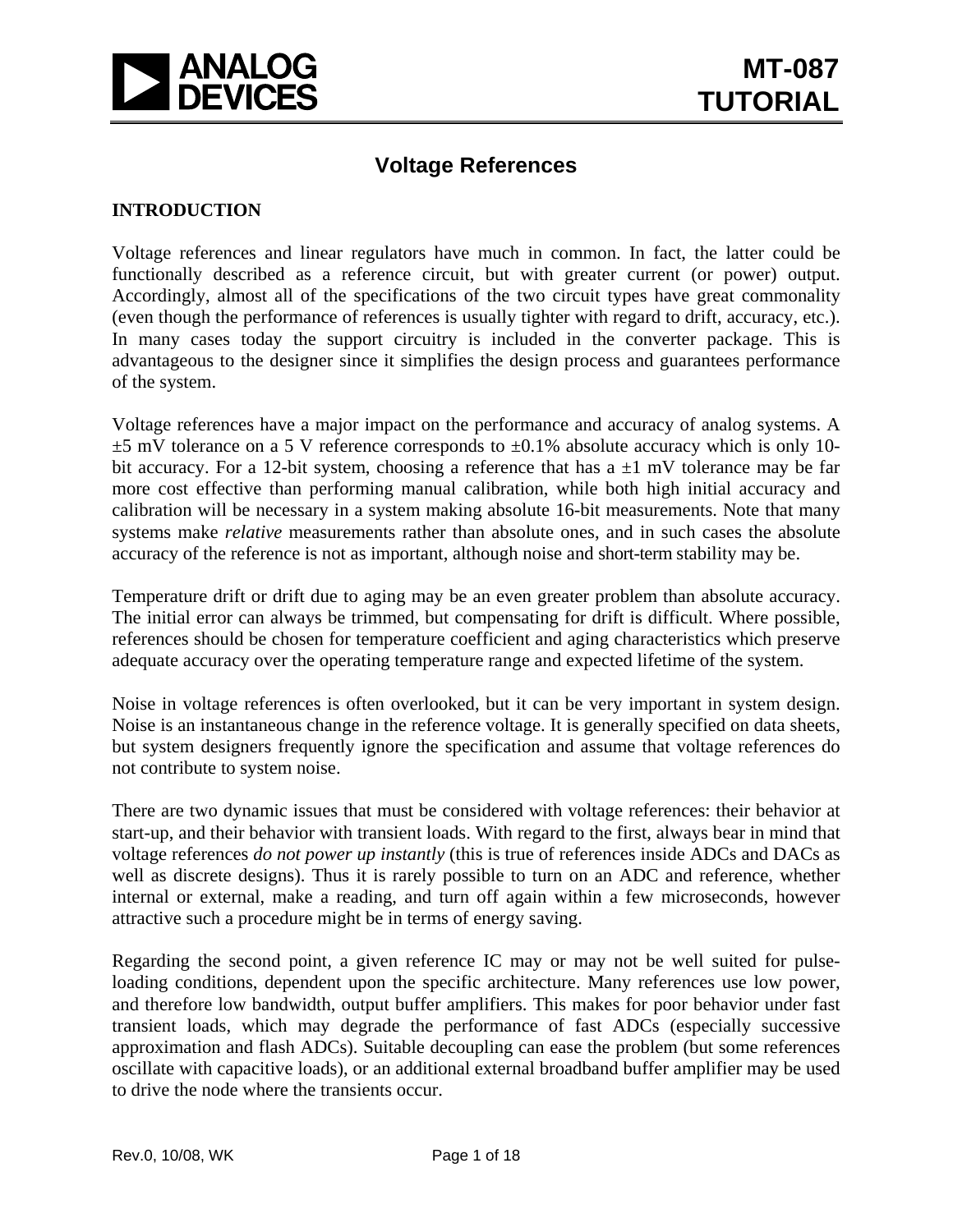#### **SIMPLE DIODE REFERENCES**

In terms of the functionality of their circuit connection, standard reference ICs are often only available in *series*, or *three-terminal* form (V<sub>IN</sub>, Common, V<sub>OUT</sub>), and also in positive polarity only. The series types have the potential advantages of lower and more stable quiescent current, standard pre-trimmed output voltages, and relatively high output current without accuracy loss. *Shunt*, or *two-terminal* (i.e., diode-like) references are more flexible regarding operating polarity, but they are also more restrictive as to loading. They can in fact eat up excessive power with widely varying resistor-fed voltage inputs. Also, they sometimes come in non-standard voltages. All of these various factors tend to govern when one functional type is preferred over the other.

Some simple diode-based references are shown in Figure 1. In the first of these, a current driven forward biased diode (or diode-connected transistor) produces a voltage,  $V_f = V_{REF}$ . While the junction drop is somewhat decoupled from the raw supply, it has numerous deficiencies as a reference. Among them are a strong TC of about  $-0.3\%$  /°C, some sensitivity to loading, and a rather inflexible output voltage, it is only available in 600 mV jumps.



*Figure 1: Simple Diode Reference Circuits* 

By contrast, these most simple references (as well as all other shunt-type regulators) have a basic advantage, which is the fact that the polarity is readily reversible by flipping connections and reversing the drive current. However, a basic limitation of all shunt regulators is that load current must always be less (usually appreciably less) than the driving current,  $I<sub>D</sub>$ .

In the second circuit of Figure 1, a zener or avalanche diode is used, and an appreciably higher output voltage realized. While true *zener* breakdown occurs below 5 V, *avalanche* breakdown occurs at higher voltages and has a positive temperature coefficient. Note that diode reverse breakdown is referred to almost universally today as *zener*, even though it is usually avalanche breakdown. With a D1 breakdown voltage in the 5 to 8 V range, the net positive TC is such that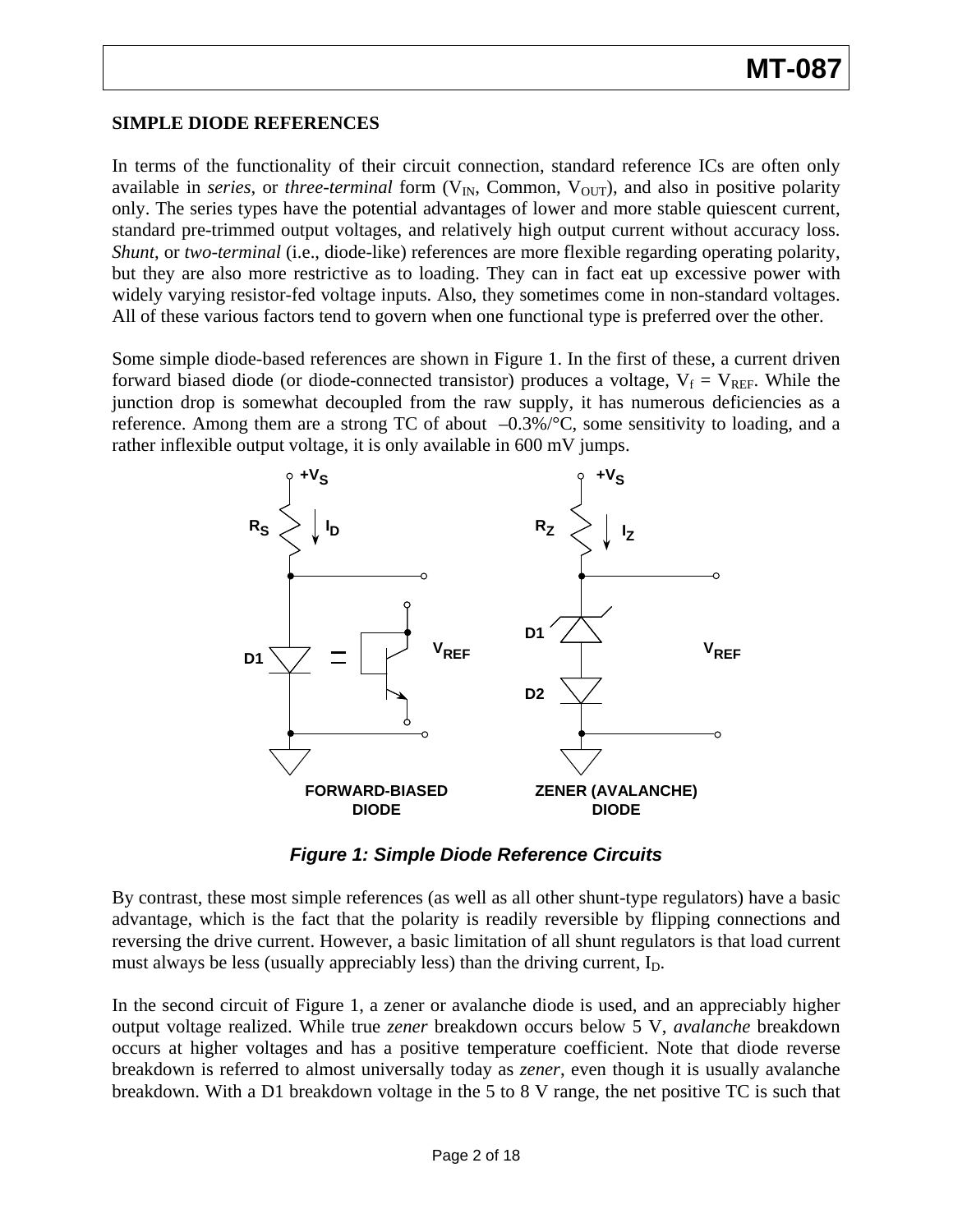it equals the negative TC of forward-biased diode D2, yielding a net TC of 100 ppm/°C or less with proper bias current. Combinations of such carefully chosen diodes formed the basis of the early single package "temperature-compensated zener" references, such as the 1N821-1N829 series.

The temperature-compensated zener reference is limited in terms of initial accuracy, since the best TC combinations fall at odd voltages, such as the 1N829's 6.2 V. And, the scheme is also limited for loading, since for best TC the diode current must be carefully controlled. Unlike a fundamentally lower voltage (<2 V) reference, zener diode based references must of necessity be driven from voltage sources appreciably higher than 6 V levels, so this precludes operation of zener references from 5 V system supplies. References based on low TC zener (avalanche) diodes also tend to be noisy, due to the basic noise of the breakdown mechanism. This has been improved greatly with *monolithic* zener types, as is described further below.

## **BANDGAP REFERENCES**

The development of low voltage  $(<5 V)$  references based on the bandgap voltage of silicon led to the introductions of various ICs which could be operated on low voltage supplies with good TC performance. The first of these was the LM109 (Reference 1), and a basic bandgap reference cell is shown in Figure 2.



*Figure 2: Basic Bandgap Reference* 

This circuit is also called a " $\Delta V_{BE}$ " reference because the differing current densities between matched transistors Q1-Q2 produces a  $\Delta V_{BE}$  across R3. It works by summing the V<sub>BE</sub> of Q3 with the amplified  $\Delta V_{BE}$  of Q1-Q2, developed across R2. The  $\Delta V_{BE}$  and  $V_{BE}$  components have opposite polarity TCs;  $\Delta V_{BE}$  is proportional-to-absolute-temperature (PTAT), while  $V_{BE}$  is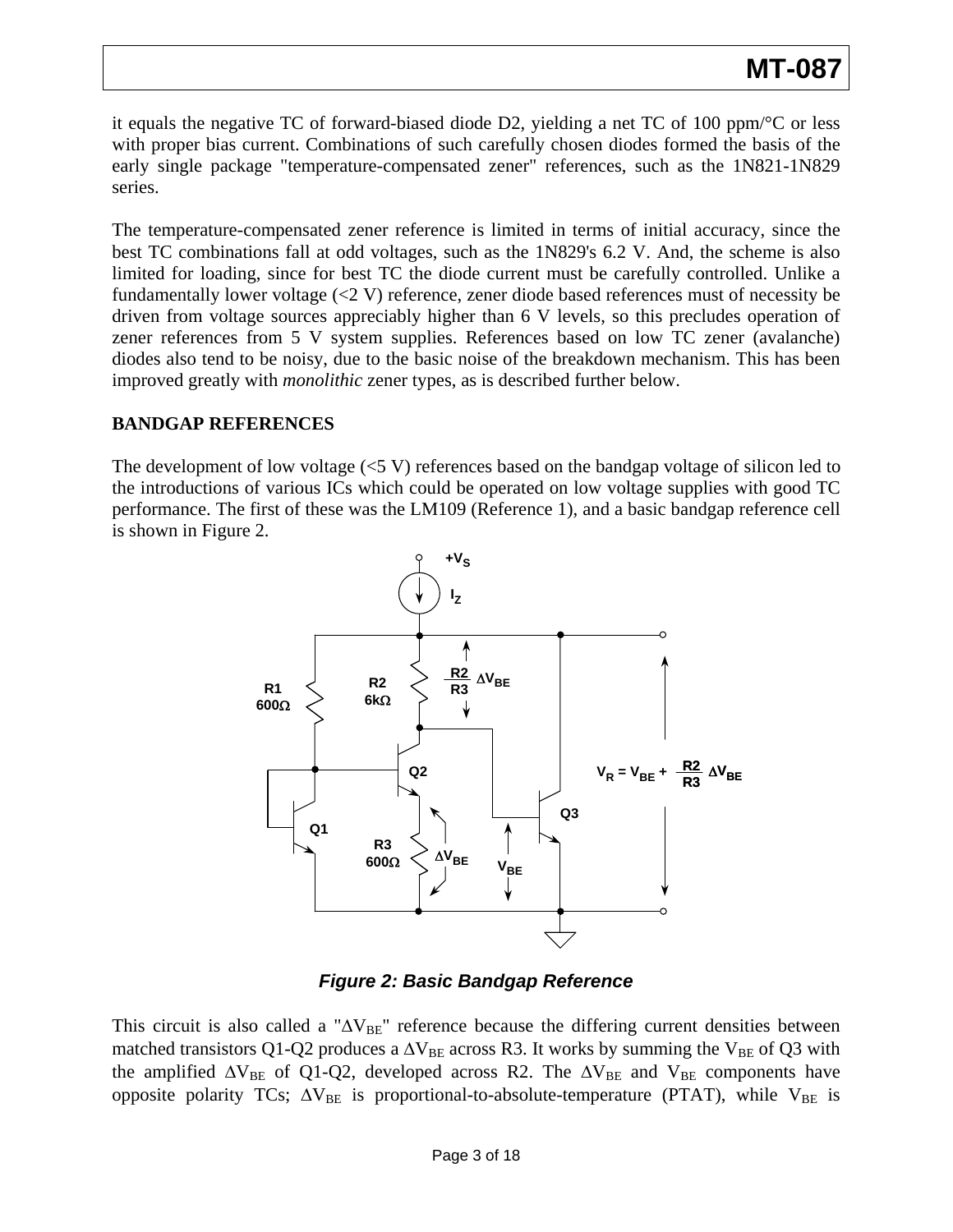complementary-to-absolute-temperature (CTAT). The summed output is  $V_R$ , and when it is equal to 1.205 V (silicon bandgap voltage), the TC is a minimum.

The bandgap reference technique is attractive in IC designs because of several reasons; among these are the relative simplicity, and the avoidance of zeners and their noise. However, very important in these days of ever decreasing system supplies is the fundamental fact that bandgap devices operate at low voltages, i.e., <5 V. Not only are they used for stand-alone IC references, but they are also used within the designs of many other linear ICs such as ADCs and DACs.

However, the basic designs of Figure 2 suffer from load and current drive sensitivity, plus the fact that the output needs accurate scaling to more useful levels, i.e., 2.5 V, 5 V, etc. The load drive issue is best addressed with the use of a buffer amplifier, which also provides convenient voltage scaling to standard levels.

An improved three-terminal bandgap reference, the **AD580** (introduced in 1974) is shown in Figure 3. Popularly called the "Brokaw Cell" (see References 2 and 3), this circuit provides onchip output buffering, which allows good drive capability and standard output voltage scaling.



*Figure 3: [AD580](http://www.analog.com/en/other/militaryaerospace/ad580/products/product.html) Precision Bandgap Reference Uses Brokaw Cell (1974)* 

The AD580 was the first precision bandgap based IC reference, and variants of the topology have influenced further generations of both industry standard references such as the [REF01,](http://www.analog.com/en/other/militaryaerospace/ref01/products/product.html) [REF02,](http://www.analog.com/en/other/militaryaerospace/ref02/products/product.html) and [REF03](http://www.analog.com/en/references/voltage-references/ref03/products/product.html) series, as well as more recent ADI bandgap parts such as the [REF19x](http://www.analog.com/en/references/voltage-references/ref191/products/product.html) series, the [AD680,](http://www.analog.com/en/references/voltage-references/ad680/products/product.html) [AD780](http://www.analog.com/en/other/militaryaerospace/ad780/products/product.html), the [AD1582-85](http://www.analog.com/en/references/voltage-references/ad1582/products/product.html) series, the [ADR38x](http://www.analog.com/en/references/voltage-references/adr380/products/product.html) series, the [ADR39x](http://www.analog.com/en/references/voltage-references/adr390/products/product.html) series, and recent SC-70 and SOT-23 offerings of improved versions of the [REF01,](http://www.analog.com/en/other/militaryaerospace/ref01/products/product.html) [REF02](http://www.analog.com/en/other/militaryaerospace/ref02/products/product.html), and [REF03](http://www.analog.com/en/references/voltage-references/ref03/products/product.html) (designated [ADR01,](http://www.analog.com/en/references/voltage-references/adr01/products/product.html) [ADR02,](http://www.analog.com/en/references/voltage-references/adr01/products/product.html) and [ADR03\)](http://www.analog.com/en/references/voltage-references/adr01/products/product.html).

The AD580 has two 8:1 emitter-scaled transistors Q1-Q2 operating at identical collector currents (and thus 1/8 current densities), by virtue of equal load resistors and a closed loop around the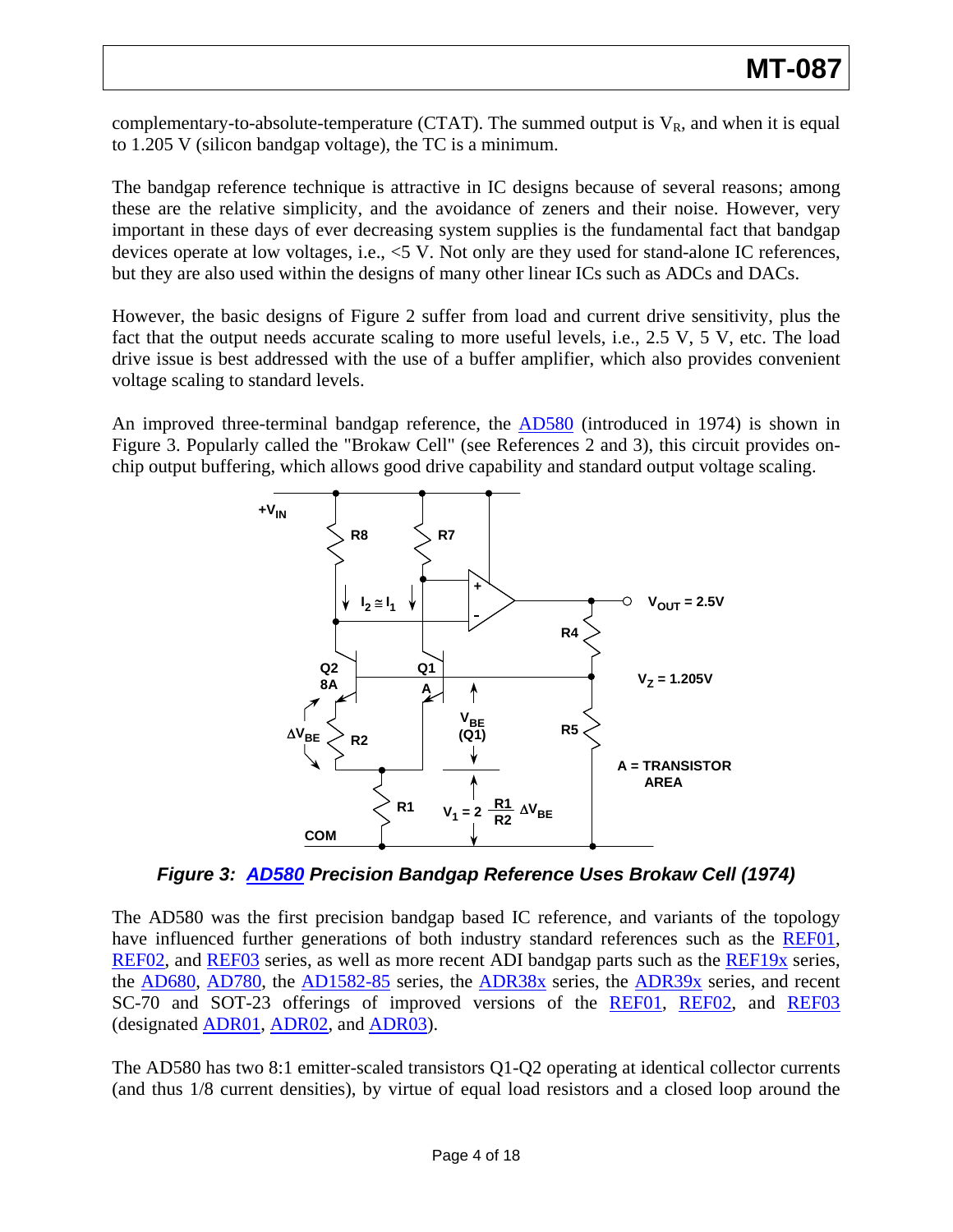buffer op amp. Due to the resultant smaller  $V_{BE}$  of the 8× area Q2, R2 in series with Q2 drops the  $\Delta V_{BE}$  voltage, while R1 (due to the current relationships) drops a PTAT voltage V1:

$$
V_1 = 2 \times \frac{R1}{R2} \times \Delta V_{BE} \quad .
$$
 Eq. 1

The bandgap cell reference voltage  $V_Z$  appears at the base of Q1, and is the sum of  $V_{BE} (Q1)$  and  $V_1$ , or 1.205 V, the bandgap voltage:

$$
V_Z = V_{BE(Q1)} + V_1
$$
 Eq. 2

$$
= V_{BE(Q1)} + 2 \times \frac{R1}{R2} \times \Delta V_{BE}
$$
 Eq. 3

$$
= V_{BE(Q1)} + 2 \times \frac{R1}{R2} \times \frac{kT}{q} \times \ln \frac{J1}{J2}
$$
 Eq. 4

$$
= V_{BE(Q1)} + 2 \times \frac{R1}{R2} \times \frac{kT}{q} \times ln8
$$
 Eq. 5

$$
= 1.205V.
$$

Note that  $J1$  = current density in Q1,  $J2$  = current density in Q2, and  $J1/J2 = 8$ .

However, because of the presence of the R4/R5 (laser trimmed) thin film divider and the op amp, the actual voltage appearing at  $V_{\text{OUT}}$  can be scaled higher, in the AD580 case 2.5 V. Following this general principle,  $V_{\text{OUT}}$  can be raised to other practical levels, such as for example in the [AD584](http://www.analog.com/en/other/militaryaerospace/ad584/products/product.html), with taps for precise 2.5, 5, 7.5, and 10 V operation. The AD580 provides up to 10-mA output current while operating from supplies between 4.5 and 30 V. It is available in tolerances as low as 0.4%, with TCs as low as 10 ppm/°C.

Many of the recent developments in bandgap references have focused on smaller package size and cost reduction, to address system needs for smaller, more power efficient and less costly reference ICs. Among these are several recent bandgap-based IC references. The [AD1580](http://www.analog.com/en/references/voltage-references/ad1580/products/product.html) (introduced in 1996) is a shunt mode IC reference which is functionally quite similar to the classic shunt IC reference, the [AD589](http://www.analog.com/en/other/militaryaerospace/ad589/products/product.html) (introduced in 1980) mentioned above. A key difference is the fact that the AD1580 uses a newer, small geometry process, enabling its availability within the tiny SOT-23 package. The very small size of this package allows use in a wide variety of space limited applications, and the low operating current lends itself to portable battery powered uses. The AD1580 circuit is shown in simplified form in Figure 4.

In this circuit, like transistors Q1 and Q2 form the bandgap core, and are operated at a current ratio of 5 times, determined by the ratio of R7 to R2. An op amp is formed by the differential pair Q3-Q4, current mirror Q5, and driver/output stage Q8-Q9. In closed loop equilibrium, this amplifier maintains the bottom ends of R2-R7 at the same potential.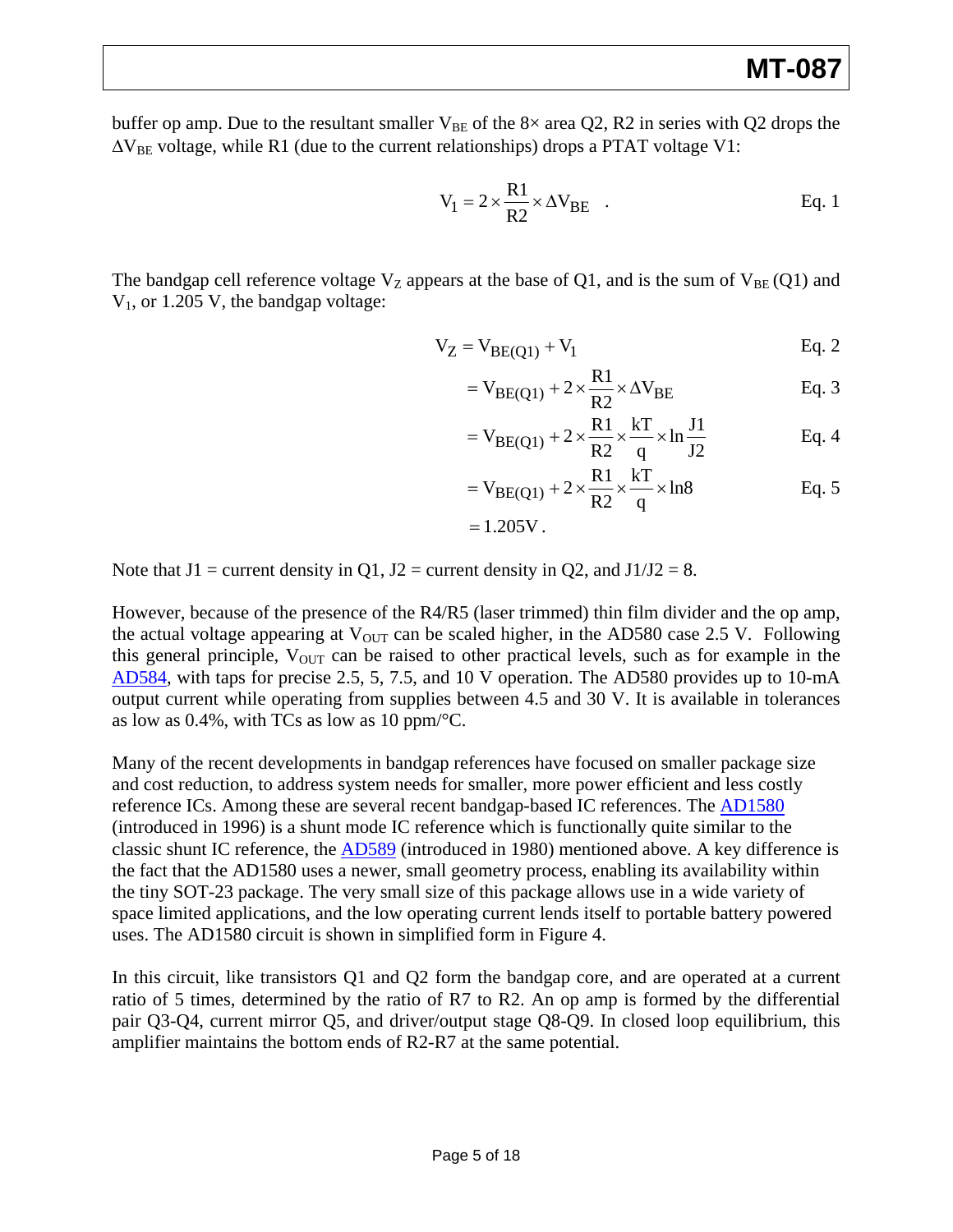



As a result of the closed loop control described, a basic  $\Delta V_{BE}$  voltage is dropped across R3, and a scaled PTAT voltage also appears as V1, which is effectively in series with  $V_{BE}$ . The nominal bandgap reference voltage of 1.225 V is then the sum of Q1's  $V_{BE}$  and V1. The AD1580 is designed to operate at currents as low as 50  $\mu$ A, also handling maximum currents as high as 10 mA. It is available in grades with voltage tolerances of  $\pm 1$  or  $\pm 10$  mV, and with corresponding TCs of 50 or 100 ppm/°C. Newer members of the Analog Devices' family of shunt regulators are the [ADR510](http://www.analog.com/en/references/voltage-references/adr510/products/product.html) (1.000 V), and the [ADR512](http://www.analog.com/en/references/voltage-references/adr512/products/product.html) (1.200 V).

The [ADR520](http://www.analog.com/en/references/voltage-references/adr520/products/product.html) (2.048 V), [ADR525](http://www.analog.com/en/references/voltage-references/adr520/products/product.html) (2.500 V), [ADR530](http://www.analog.com/en/references/voltage-references/adr520/products/product.html) (3.000 V), [ADR540](http://www.analog.com/en/references/voltage-references/adr520/products/product.html) (4.096 V), [ADR545](http://www.analog.com/en/references/voltage-references/adr520/products/product.html)  $(4.5 V)$ , and  $ADR550 (5.0 V)$  are the latest in the shunt regulator family, with initial accuracies of 0.2%, and available in either SC-70 or SOT-23 packages.

The [AD1582-AD1585](http://www.analog.com/en/references/voltage-references/ad1582/products/product.html) series comprises a family of *series* mode IC references, which produce voltage outputs of 2.5, 3.0, 4.096 and 5.0 V. Like the AD1580, the series uses a small geometry process to allow packaging within an SOT-23.

The circuit diagram for the [AD1582-AD1585](http://www.analog.com/en/references/voltage-references/ad1582/products/product.html) series, shown in Figure 5, may be recognized as a variant of the basic Brokaw bandgap cell, as described under Figure 3. In this case Q1-Q2 form the core, and the overall loop operates to produce the stable reference voltage  $V_{BG}$  at the base of Q1. A notable difference here is that the op amp's output stage is designed with push-pull common-emitter stages. This has the effect of requiring an output capacitor for stability, but it also provides the IC with relatively low dropout operation.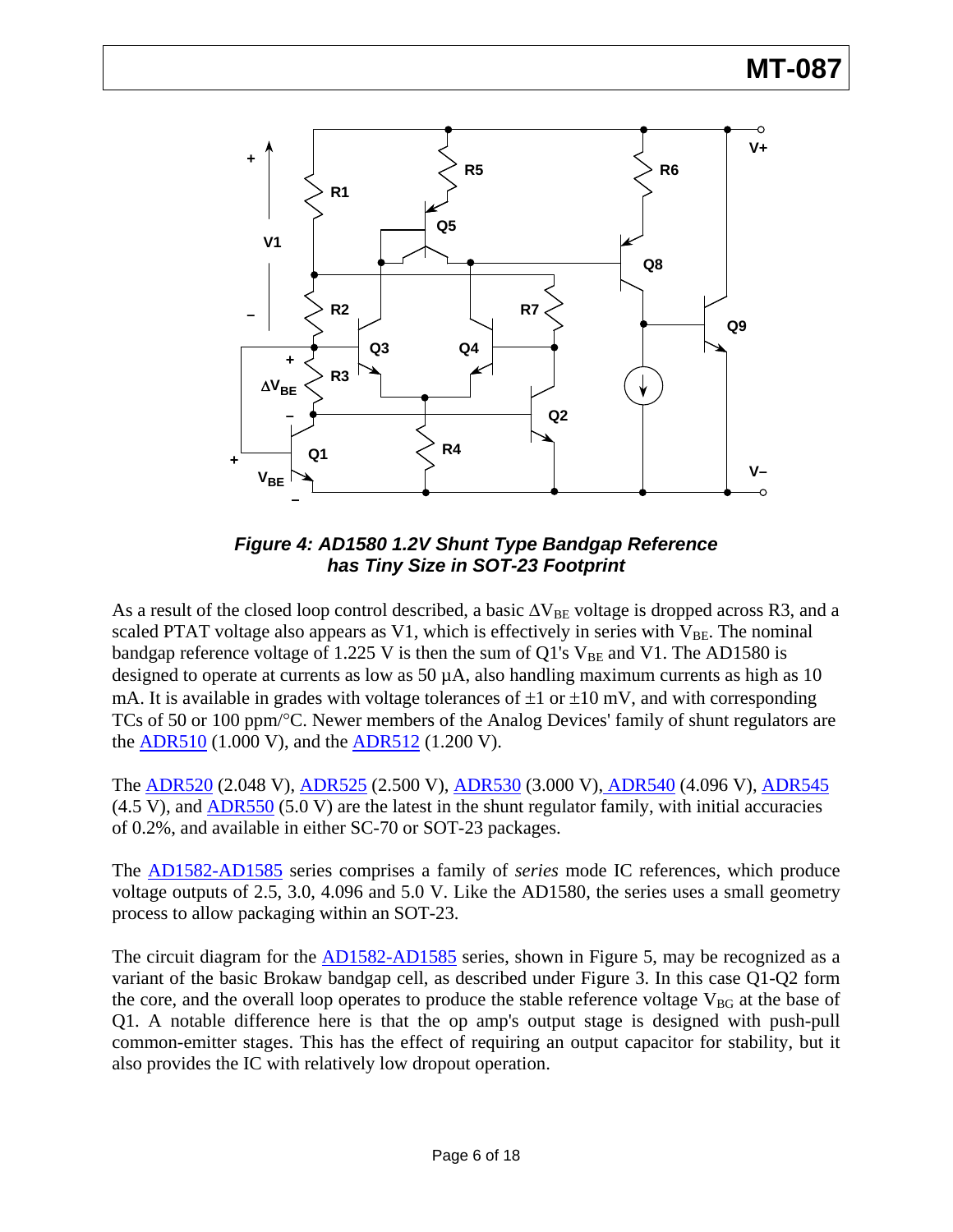# **MT-087**



*Figure 5: AD1582-AD1585 2.5-5V Series Type Bandgap References* 



# *Figure 6: AD1582-AD1585 Series Connection Diagram*

The low dropout feature means essentially that  $V_{IN}$  can be lowered to as close as several hundred  $mV$  above the  $V<sub>OUT</sub>$  level without disturbing operation. The push-pull operation also means that this device series can actually both sink and source currents at the output, as opposed to the classic reference operation of sourcing current (only). For the various output voltage ratings, the divider R5-R6 is adjusted for the respective levels.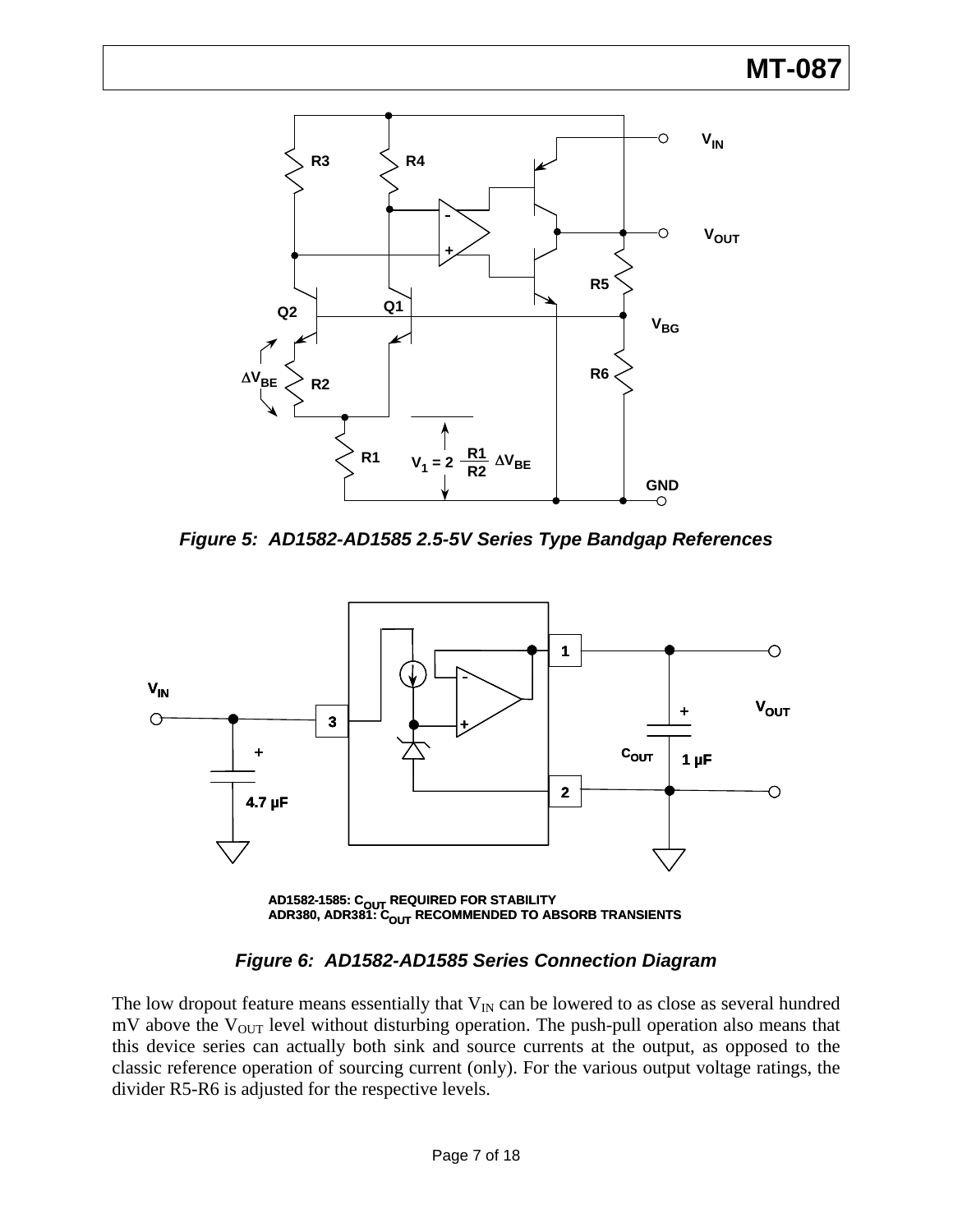The AD1582-series is designed to operate with quiescent currents of only 65  $\mu$ A (maximum), which allows good power efficiency when used in low power systems with varying voltage inputs. The rated output current for the series is 5 mA, and they are available in grades with voltage tolerances of  $\pm 0.1$  or  $\pm 1\%$  of V<sub>OUT</sub>, with corresponding TCs of 50 or 100 ppm<sup>/o</sup>C.

Because of stability requirements, devices of the [AD1582](http://www.analog.com/en/references/voltage-references/ad1582/products/product.html) series must be used with both an output and input bypass capacitor. Recommended worst case values for these are shown in the hookup diagram of Figure 6. For the electrical values noted, it is likely that tantalum chip apacitors will be the smallest in size. c

#### **URIED ZENER REFERENCES B**

types of IC references consist of the bandgap and buried zener units. Bandgaps have been discussed, but zener based references warrant some further discussion. In terms of the design approaches used within the reference core, the two most popular basic

employ the much preferred buried zener. This improves substantially upon the noise and drift of surface-mode operated zeners (see Reference 4). In an IC chip, surface operated diode junction breakdown is prone to crystal imperfections and other contamination, thus zener diodes formed at the surface are more noisy and less stable than are *buried* (or sub-surface) ones (see Figure 7). Analog Devices' zener-based IC references

Buried zener references offer very low temperature drift, down to the 1-2 ppm/°C [\(AD588](http://www.analog.com/en/other/militaryaerospace/ad588/products/product.html) and  $AD586$ ), and the lowest noise as a percent of full-scale, i.e., 100 nV/ $\sqrt{Hz}$  or less. On the downside, the operating current of zener type references is usually relatively high, typically on the order of several mA. The zener voltage is also relatively high, typically on the order of 5 V. This limit it's application in low voltage circuits. A block diagram of the AD586 is shown in Figure 8.



*Figure 7: Simple Surface Zener vs. a Buried Zener*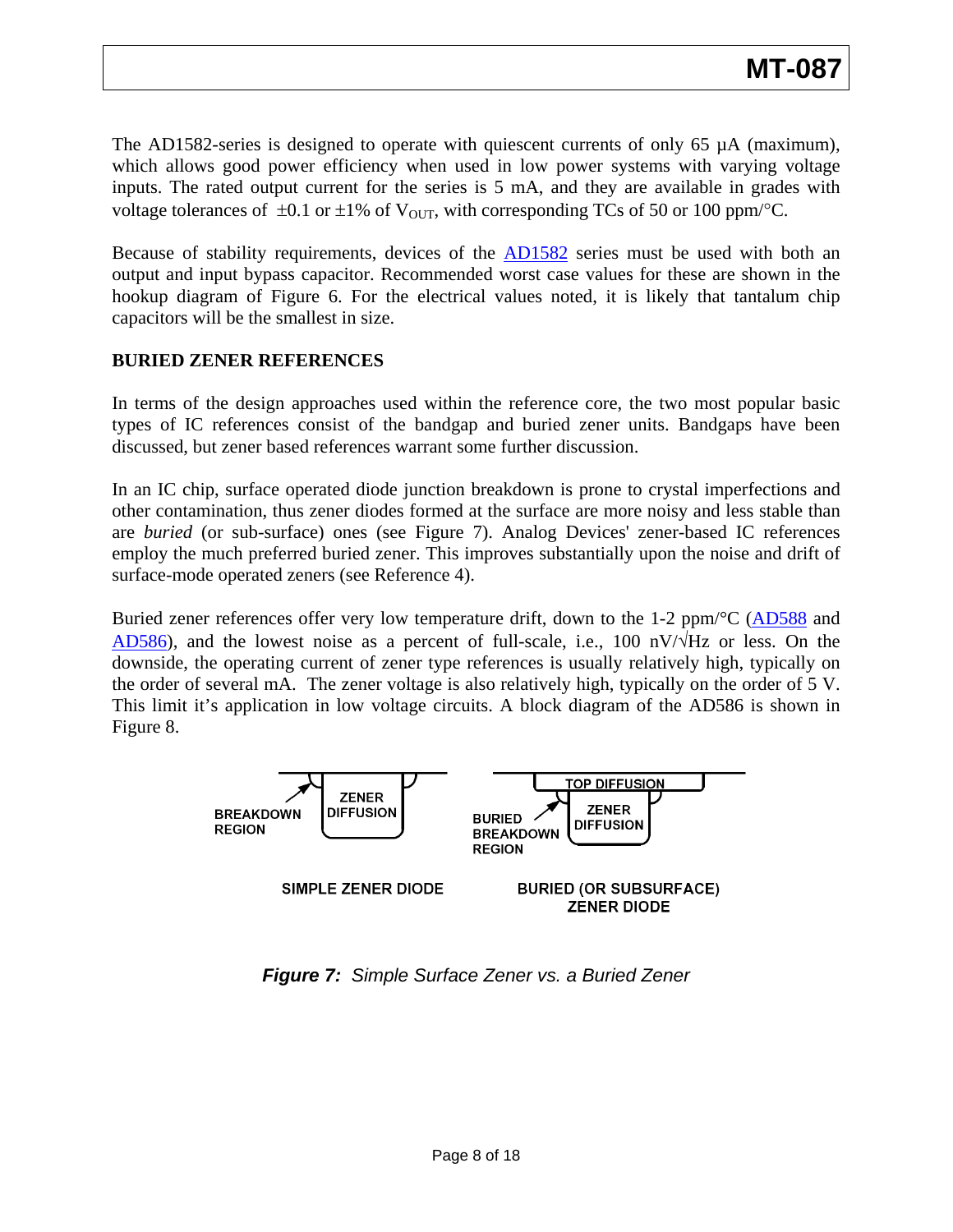

*Figure 8: Typical Buried Zener Reference (AD586)* 

An important general point arises when comparing noise performance of different references. The best way to do this is to compare the ratio of the noise (within a given bandwidth) to the dc output voltage. For example, a 10 V reference with a 100 nV/ $\forall$ Hz noise density is 6 dB more quiet in relative terms than is a 5 V reference with the same noise level.

# **XFET® REFERENCES**

A third and relatively new category of IC reference core design is based on the properties of junction field effect (JFET) transistors. Somewhat analogous to the bandgap reference for bipolar transistors, the JFET based reference operates a pair of junction field effect transistors with different pinchoff voltages, and amplifies the differential output to produce a stable reference voltage. One of the two JFETs uses an extra ion implantation, giving rise to the name  $XFET^{\otimes}$ (eXtra implantation junction Field Effect Transistor) for the reference core design.

The basic topology for the XFET reference circuit is shown in Figure 9. J1 and J2 are the two JFET transistors, which form the core of the reference. J1 and J2 are driven at the same current level from matched current sources, I1 and I2. To the right, J1 is the JFET with the extra implantation, which causes the difference in the J1-J2 pinchoff voltages to differ by 500 mV. With the pinchoff voltage of two such FETs purposely skewed, a differential voltage will appear between the gates for identical current drive conditions and equal source voltages. This voltage,  $\Delta V$ <sub>P</sub>, is:

$$
\Delta V_P = V_{P1} - V_{P2},
$$
 Eq. 6

where  $V_{P1}$  and  $V_{P2}$  are the pinchoff voltages of FETs J1 and J2, respectively.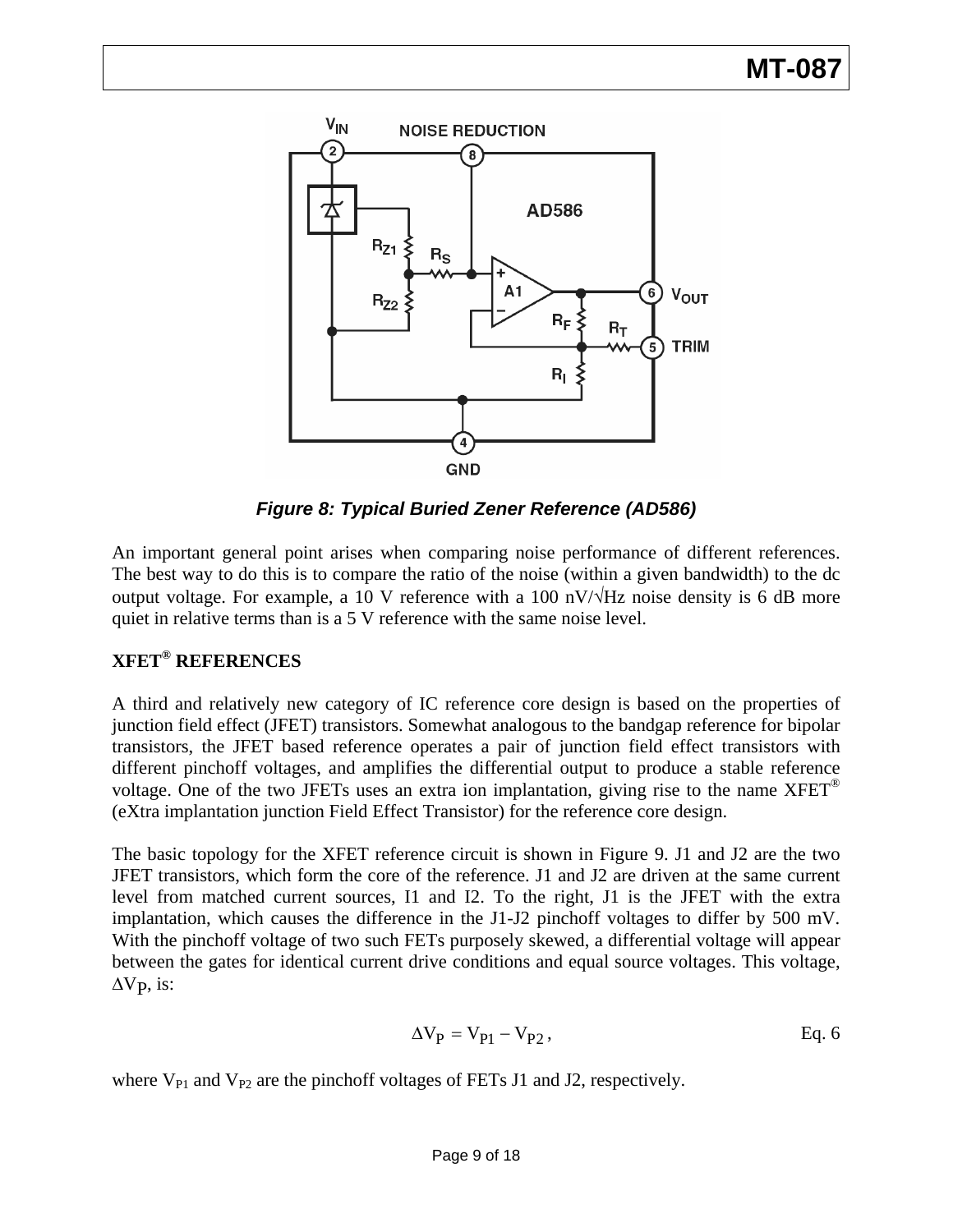

*Figure 9: XFET® Reference Simplified Schematic* 

Note that, within this circuit, the voltage  $\Delta V_P$  exists between the *gates* of the two FETs. We also know that, with the overall feedback loop closed, the op amp axiom of zero input differential voltage will hold the sources of the two JFET at same potential. These source voltages are applied as inputs to the op amp, the output of which drives feedback divider R1-R3. As this loop is configured, it stabilizes at an output voltage from the R1-R2 tap which does in fact produce the required  $\Delta V_P$  between the J1-J2 gates. In essence, the op amp amplifies  $\Delta V_P$  to produce  $V_{\text{OUT}}$ , where

$$
V_{OUT} = \Delta V_P \left( 1 + \frac{R2 + R3}{R1} \right) + (I_{PTAT})(R3). \qquad Eq. 7
$$

As can be noted, this expression includes the basic output scaling (leftmost portion of the right terms), plus a rightmost temperature dependent term including  $I_{\text{PTAT}}$ . The  $I_{\text{PTAT}}$  portion of the expression compensates for a basic negative temperature coefficient of the XFET core, such that the overall net temperature drift of the reference is typically in a range of 3 to 8 ppm/°C.

The XFET architecture offers performance improvements over bandgap and buried zener references, particularly for systems where operating current is critical, yet drift and noise performance must still be excellent. XFET noise levels are lower than bandgap based bipolar references operating at an equivalent current, the temperature drift is low and linear at 3-8 ppm/°C (allowing easier compensation when required), and the series has lower hysteresis than bandgaps. Thermal hysteresis is a low 50 ppm over a  $-40$  to  $+125^{\circ}$ C range, less that half that of a typical bandgap device. Finally, the long-term stability is excellent, typically only 50 ppm/1000 hours.

Figure 10 summarizes the pro and con characteristics of the three reference architectures; bandgap, buried zener, and XFET.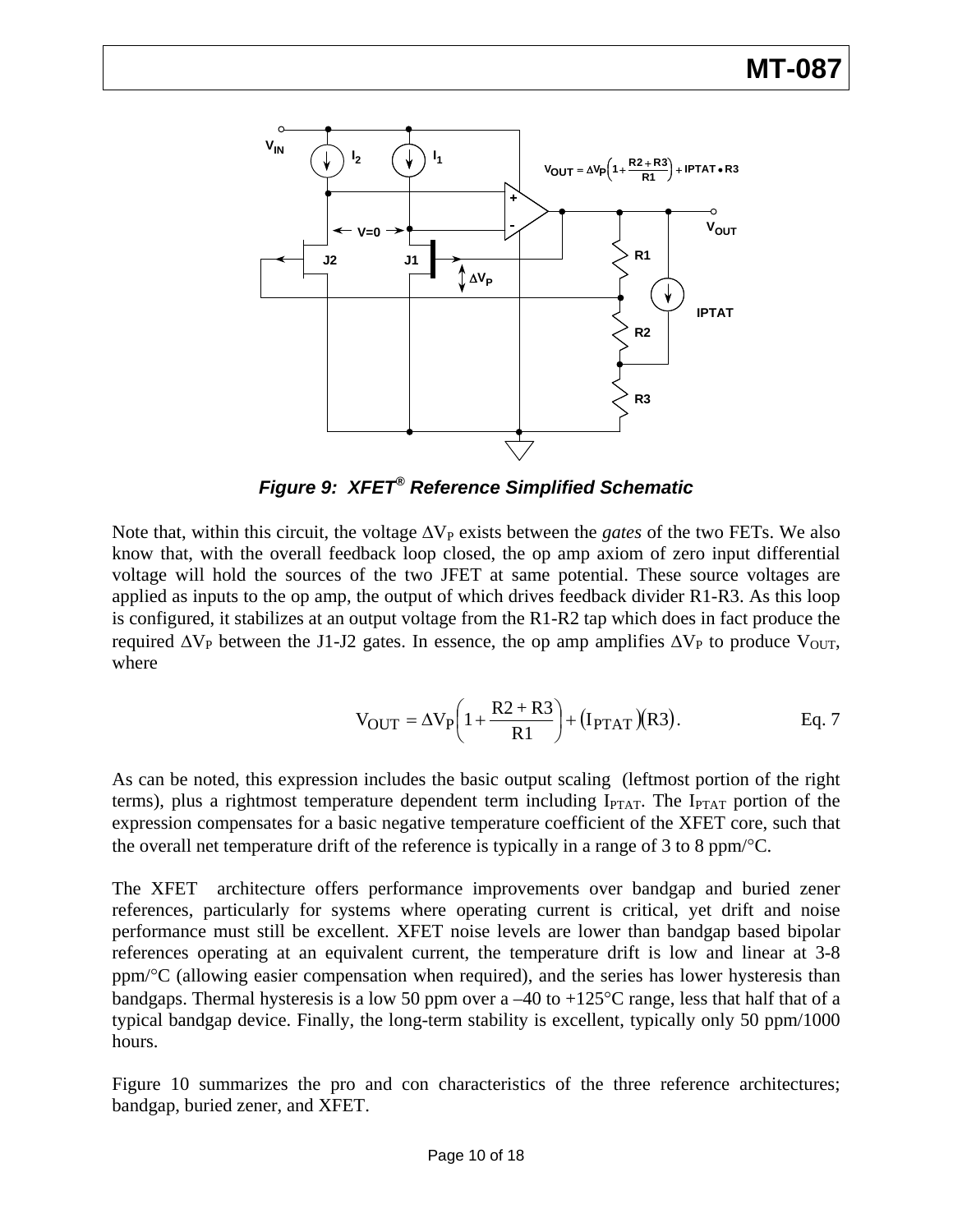| <b>BANDGAP</b>                                      | <b>BURIED ZENER</b>                                 | <b>XFFT<sup>®</sup></b>                                  |
|-----------------------------------------------------|-----------------------------------------------------|----------------------------------------------------------|
| < 5V Supplies                                       | > 5V Supplies                                       | < 5V Supplies                                            |
| <b>High Noise</b><br>@ High Power                   | <b>Low Noise</b><br>@ High Power                    | <b>Low Noise</b><br>@ Low Power                          |
| <b>Fair Drift and</b><br><b>Long Term Stability</b> | <b>Good Drift and</b><br><b>Long Term Stability</b> | <b>Excellent Drift and</b><br><b>Long Term Stability</b> |
| <b>Fair Hysteresis</b>                              | <b>Fair Hysteresis</b>                              | <b>Low Hysteresis</b>                                    |

#### *Figure 10: Characteristics of Reference Architectures*

Though modern IC references come in a variety of styles, series operating, fixed output positive types do tend to dominate. They may or may not be low power, low noise, and/or low dropout, or available within a certain package. Of course, in a given application, any single one of these differentiating factors can drive a choice, thus it behooves the designer to be aware of all the different devices available.

#### **VOLTAGE REFERENCE LAYOUT CONSIDERATIONS**

Figure 11 shows the typical schematic for a series type IC positive reference (in an 8 pin package Note that " $(x)$ " numbers refer to the standard pin for that function).



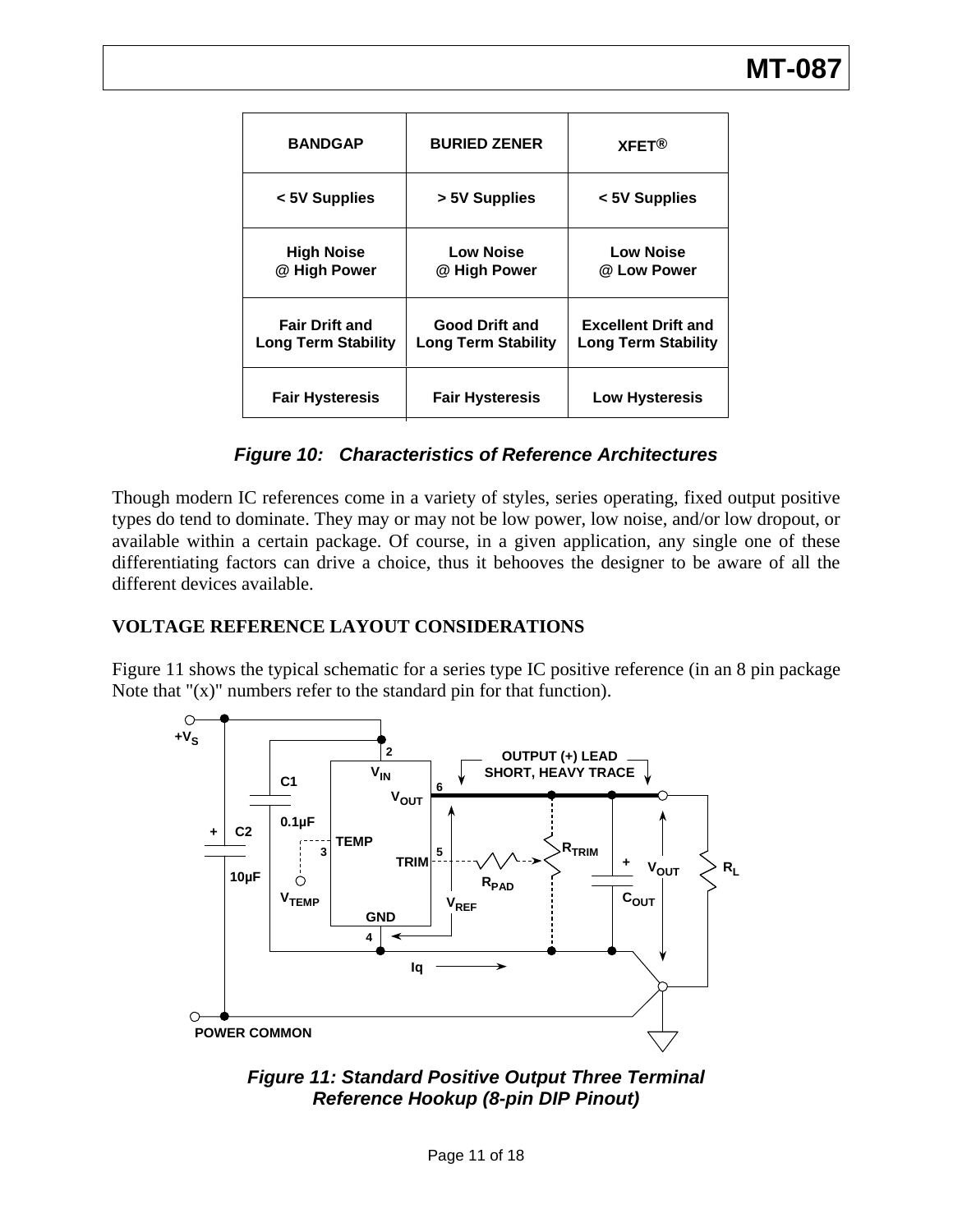There are several details which are important. Many references allow optional trimming by connecting an external trim circuit to drive the references' *trim* input pin (5). Some bandgap references also have a high impedance PTAT output  $(V_{\text{TRMP}})$  for temperature sensing (pin 3). The intent here is that no appreciable current be drawn from this pin, but it can be useful for such non-loading types of connections as comparator inputs, to sense temperature thresholds, etc.

Some references have a pin labeled "noise reduction". This may cause some confusion. A capacitor connected to this pin will reduce the noise of the reference cell itself, this cell is typically followed by an internal buffer. The noise of this buffer will not be affected.

All references should use decoupling capacitors on the input pin (2), but the amount of decoupling (if any) placed on the output (pin 6) depends upon the stability of the reference's output op amp with capacitive load. Simply put, there is no hard and fast rule for capacitive loads here. For example, some three terminal types *require* the output capacitor for stability (i.e., [REF19x](http://www.analog.com/en/references/voltage-references/ref191/products/product.html) and [AD1582-85](http://www.analog.com/en/references/voltage-references/ad1582/products/product.html) series), while with others it is optional for performance improvement ([AD780](http://www.analog.com/en/other/militaryaerospace/ad780/products/product.html), [REF43,](http://www.analog.com/en/references/voltage-references/ref43/products/product.html) [ADR29x,](http://www.analog.com/en/references/voltage-references/adr291/products/product.html) [ADR43x,](http://www.analog.com/en/references/voltage-references/adr430/products/product.html) [ADR38x,](http://www.analog.com/en/references/voltage-references/adr380/products/product.html) [ADR39x,](http://www.analog.com/en/references/voltage-references/adr390/products/product.html) [ADR01,](http://www.analog.com/en/references/voltage-references/adr01/products/product.html) [ADR02,](http://www.analog.com/en/references/voltage-references/adr02/products/product.html) [ADR03\)](http://www.analog.com/en/references/voltage-references/adr03/products/product.html). Even if the output capacitor is optional, it may still be required to supply the energy for transient load currents, as presented by some ADC reference input circuits. The safest rule then is that you should use the data sheet to verify what are the specific capacitive loading ground rules for the reference you intend to use, for the load conditions your circuit presents.

## **VOLTAGE REFERENCE SPECIFICATIONS**

#### **Tolerance**

It is usually better to select a reference with the required value and accuracy and to avoid external trimming and scaling if possible. This allows the best TCs to be realized, as tight tolerances and low TCs usually go hand-in-hand. Tolerances as low as approximately 0.04% can be achieved with the  $\overline{AD586}$  $\overline{AD586}$  $\overline{AD586}$ ,  $\overline{AD780}$ ,  $\overline{REF195}$  $\overline{REF195}$  $\overline{REF195}$ , and  $\overline{ADR43x}$ -series, while the  $\overline{AD588}$  $\overline{AD588}$  $\overline{AD588}$  is 0.01%. If and when trimming must be used, be sure to use the recommended trim network with no more range than is absolutely necessary. When/if additional external scaling is required, a precision op amp should be used, along with ratio-accurate, low TC tracking thin film resistors.

## **Drift**

The XFET and buried zener reference families have the best long term drift and TC performance. The XFET [ADR43x](http://www.analog.com/en/references/voltage-references/adr430/products/product.html)-series have TCs as low as 3 ppm/ $\rm ^{\circ}C$ . TCs as low as 1-2 ppm/ $\rm ^{\circ}C$  are available with the [AD586](http://www.analog.com/en/other/militaryaerospace/ad586/products/product.html) and [AD588](http://www.analog.com/en/other/militaryaerospace/ad588/products/product.html) buried zener references, and the [AD780](http://www.analog.com/en/other/militaryaerospace/ad780/products/product.html) bandgap reference is almost as good at 3 ppm/°C.

The XFET series achieve long terms drifts of 50 ppm/1000 hours, while the buried zener types come in at 25 ppm/1000 hours. Note that where a figure is given for long term drift, it is usually drift expressed in ppm/1000 hours. There are 8766 hours in a year, and many engineers multiply the 1000 hour figure by 8.77 to find the annual drift—this is not correct, and can in fact be quite pessimistic. Long term drift in precision analog circuits is a "random walk" phenomenon and increases with the *square root* of the elapsed time (this supposes that drift is due to random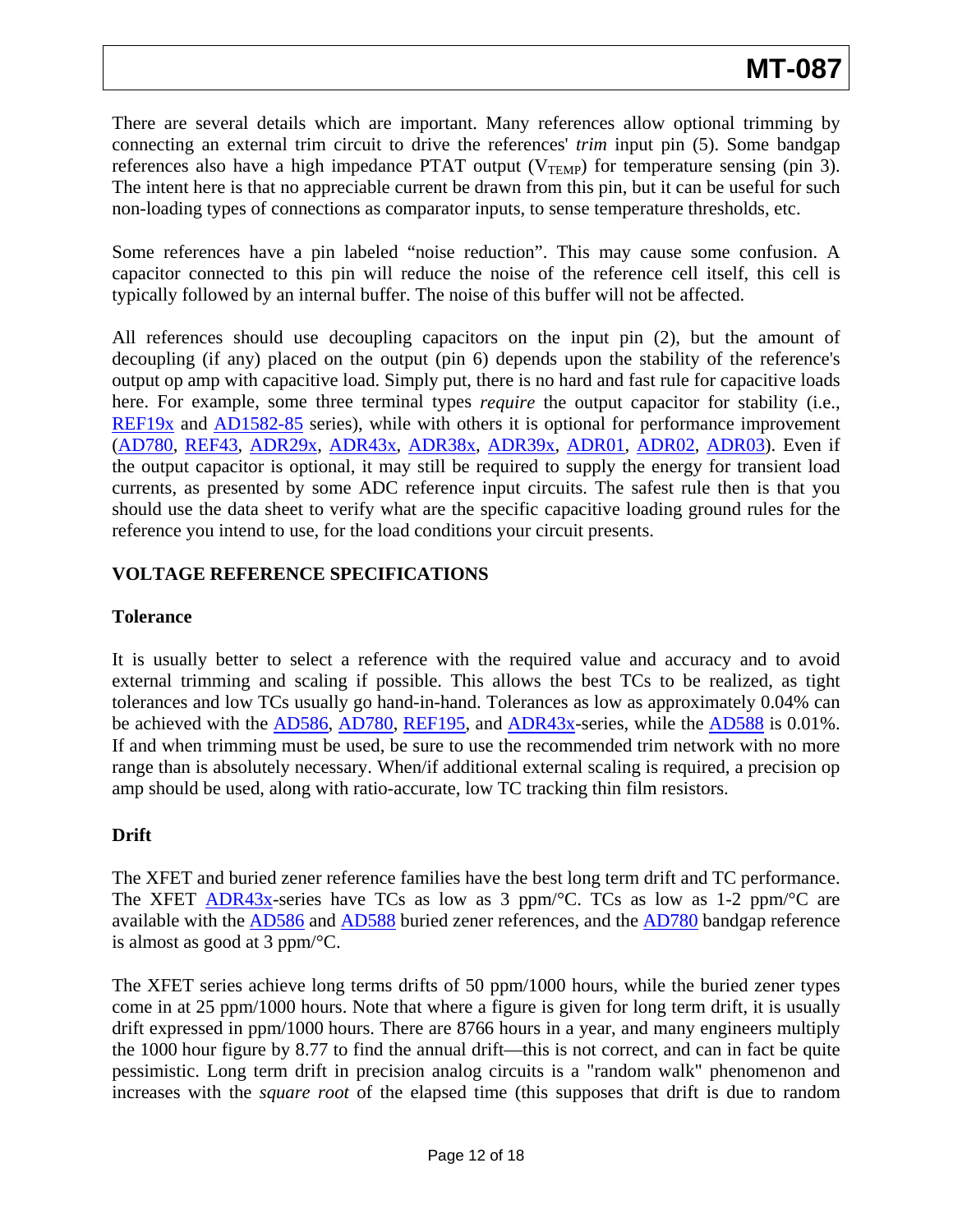micro-effects in the chip and not some over-riding cause such as contamination). The 1 year figure will therefore be about  $\sqrt{8.766} \approx 3$  times the 1000 hour figure, and the ten year value will be roughly 9 times the 1000 hour value. In practice, things are a little better even than this, as devices tend to stabilize with age.

The accuracy of an ADC or DAC can be no better than that of its reference. Reference temperature drift affects fullscale accuracy as shown in Figure 12. This table shows system resolution and the TC required to maintain ½ LSB error over an operating temperature range of 100°C. For example, a TC of about 1 ppm/°C is required to maintain ½ LSB error at 12 bits. For smaller operating temperature ranges, the drift requirement will be less. The last three columns of the table show the voltage value of ½ LSB for popular full scale ranges.

|             |                                   | $\frac{1}{2}$ LSB WEIGHT (mV)    |      |      |
|-------------|-----------------------------------|----------------------------------|------|------|
|             |                                   | 10, 5, AND 2.5V FULLSCALE RANGES |      |      |
| <b>BITS</b> | <b>REQUIRED</b><br>DRIFT (ppm/°C) |                                  |      |      |
|             |                                   | <b>10V</b>                       | 5V   | 2.5V |
| 8           | 19.53                             | 19.53                            | 9.77 | 4.88 |
| 9           | 9.77                              | 9.77                             | 4.88 | 2.44 |
| 10          | 4.88                              | 4.88                             | 2.44 | 1.22 |
| 11          | 2.44                              | 2.44                             | 1.22 | 0.61 |
| 12          | 1.22                              | 1.22                             | 0.61 | 0.31 |
| 13          | 0.61                              | 0.61                             | 0.31 | 0.15 |
| 14          | 0.31                              | 0.31                             | 0.15 | 0.08 |
| 15          | 0.15                              | 0.15                             | 0.08 | 0.04 |
| 16          | 0.08                              | 0.08                             | 0.04 | 0.02 |

*Figure 12: Reference Temperature Drift Requirements for Various System Accuracies (1/2 LSB Criteria, 100°C Span)*

## **Supply Range**

IC reference supply voltages range from about 3 V (or less) above rated output, to as high as 30 V (or more) above rated output. Exceptions are devices designed for low dropout, such as the [REF19x,](http://www.analog.com/en/references/voltage-references/ref191/products/product.html) [AD1582-AD1585](http://www.analog.com/en/references/voltage-references/ad1582/products/product.html), [ADR38x](http://www.analog.com/en/references/voltage-references/adr380/products/product.html), [ADR39x](http://www.analog.com/en/references/voltage-references/adr390/products/product.html) series. At low currents, the [REF195](http://www.analog.com/en/references/voltage-references/ref195/products/product.html) can deliver 5 V with an input as low as 5.1 V (100 mV dropout). Note that due to process limits, some references may have more restrictive maximum voltage input ranges, such as the [AD1582-](http://www.analog.com/en/references/voltage-references/ad1582/products/product.html) [AD1585](http://www.analog.com/en/references/voltage-references/ad1582/products/product.html) series (12 V), the [ADR29x](http://www.analog.com/en/references/voltage-references/adr291/products/product.html) series (15 V), and the [ADR43x](http://www.analog.com/en/references/voltage-references/adr430/products/product.html) series (18 V).

#### **Load Sensitivity**

Load sensitivity (or output impedance) is usually specified in  $\mu V/mA$  of load current, or m $\Omega$ , or ppm/mA. While figures of 70 ppm/mA or less are quite good [\(AD780](http://www.analog.com/en/other/militaryaerospace/ad780/products/product.html), [REF43,](http://www.analog.com/en/references/voltage-references/ref43/products/product.html) [REF195,](http://www.analog.com/en/references/voltage-references/ref195/products/product.html) [ADR29x](http://www.analog.com/en/obsolete/adr290/products/product.html), [ADR43x\)](http://www.analog.com/en/references/voltage-references/adr430/products/product.html), it should be noted that external wiring drops can produce comparable errors at high currents, without care in layout. Load current dependent errors are minimized with short, heavy conductors on the  $(+)$  output and on the ground return. For the highest precision, buffer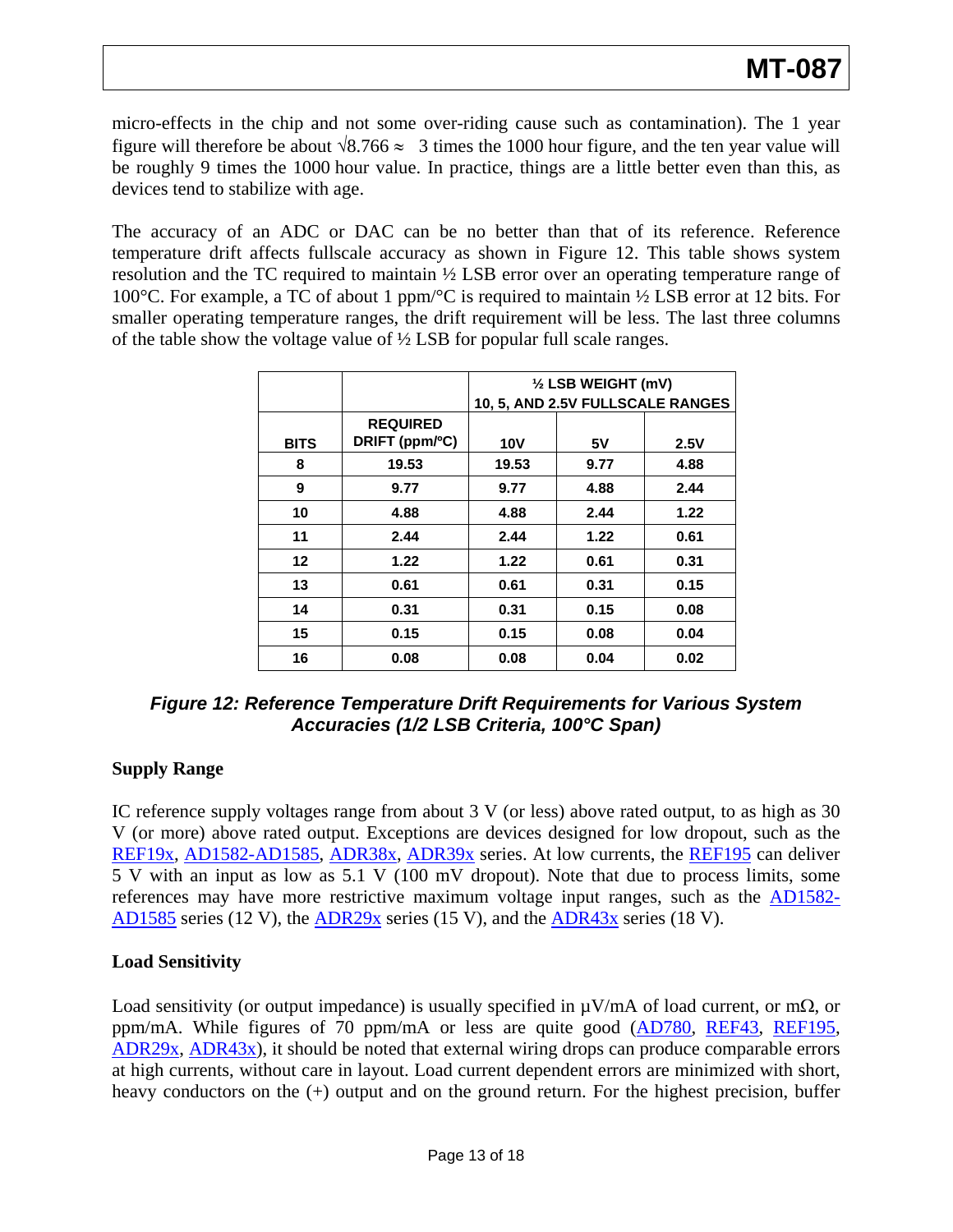amplifiers and Kelvin sensing circuits ([AD588](http://www.analog.com/en/other/militaryaerospace/ad588/products/product.html), [AD688,](http://www.analog.com/en/other/militaryaerospace/ad688/products/product.html) [ADR39x\)](http://www.analog.com/en/references/voltage-references/adr390/products/product.html) are used to ensure accurate voltages at the load.

The output of a buffered reference is the output of an op amp, and therefore the source impedance is a function of frequency. Typical reference output impedance rises at 6 dB/octave from the dc value, and is nominally about 10  $\Omega$  at a few hundred kHz. This impedance can be lowered with an external capacitor, provided the op amp within the reference remains stable for such loading.

## **Line Sensitivity**

Line sensitivity (or regulation) is usually specified in  $\mu V/V$ , (or ppm/V) of input change, and is typically 25 ppm/V (–92 dB) in the [REF43](http://www.analog.com/en/references/voltage-references/ref43/products/product.html), [REF195](http://www.analog.com/en/references/voltage-references/ref195/products/product.html), [AD680](http://www.analog.com/en/references/voltage-references/ad680/products/product.html), [AD780](http://www.analog.com/en/other/militaryaerospace/ad780/products/product.html), [ADR29x,](http://www.analog.com/en/references/voltage-references/adr291/products/product.html) [ADR39x,](http://www.analog.com/en/references/voltage-references/adr390/products/product.html) and [ADR43x](http://www.analog.com/en/references/voltage-references/adr430/products/product.html). For dc and very low frequencies, such errors are easily masked by noise.

As with op amps, the line sensitivity (or power supply rejection) of references degrades with increasing frequency, typically 30 to 50 dB at a few hundred kHz. For this reason, the reference input should be highly decoupled (LF and HF). Line rejection can also be increased with a low dropout pre-regulator.

#### **Noise**

Reference noise is not always specified, and when it is, there is not total uniformity on how. For example, some devices are characterized for peak-to-peak noise in a 0.1 to 10 Hz bandwidth, while others are specified in terms of wideband rms or peak-to-peak noise over a specified bandwidth. The most useful way to specify noise (as with op amps) is a plot of noise voltage spectral density (nV/ $\forall$ Hz) versus frequency.

Low noise references are important in high resolution systems to prevent loss of accuracy. Since white noise is statistical, a given noise density must be related to an equivalent peak-to-peak noise in the relevant bandwidth. Strictly speaking, the peak-to-peak noise in a gaussian system is infinite (but its probability is infinitesimal). Conventionally, the figure of  $6.6 \times$  rms is used to define a practical peak value—statistically, this occurs less than 0.1% of the time. This peak-topeak value should be less than ½ LSB in order to maintain required accuracy. If peak-to-peak noise is assumed to be 6 times the rms value, then for an N-bit system, reference voltage fullscale  $V_{REF}$ , reference noise bandwidth (BW), the required noise voltage spectral density  $E_n$  $(V/\sqrt{Hz})$  is given by:

$$
E_n \leq \frac{V_{REF}}{12 \cdot 2^N \cdot \sqrt{BW}}.
$$
 Eq. 8

For a 10 V, 12-bit, 100 kHz system, the noise requirement is a modest 643 nV/ $\sqrt{Hz}$ . Figure 13 shows that increasing resolution and/or lower fullscale references make noise requirements more stringent. The 100 kHz bandwidth assumption is somewhat arbitrary, but the user may reduce it with external filtering, thereby reducing the noise. Most good IC references have noise spectral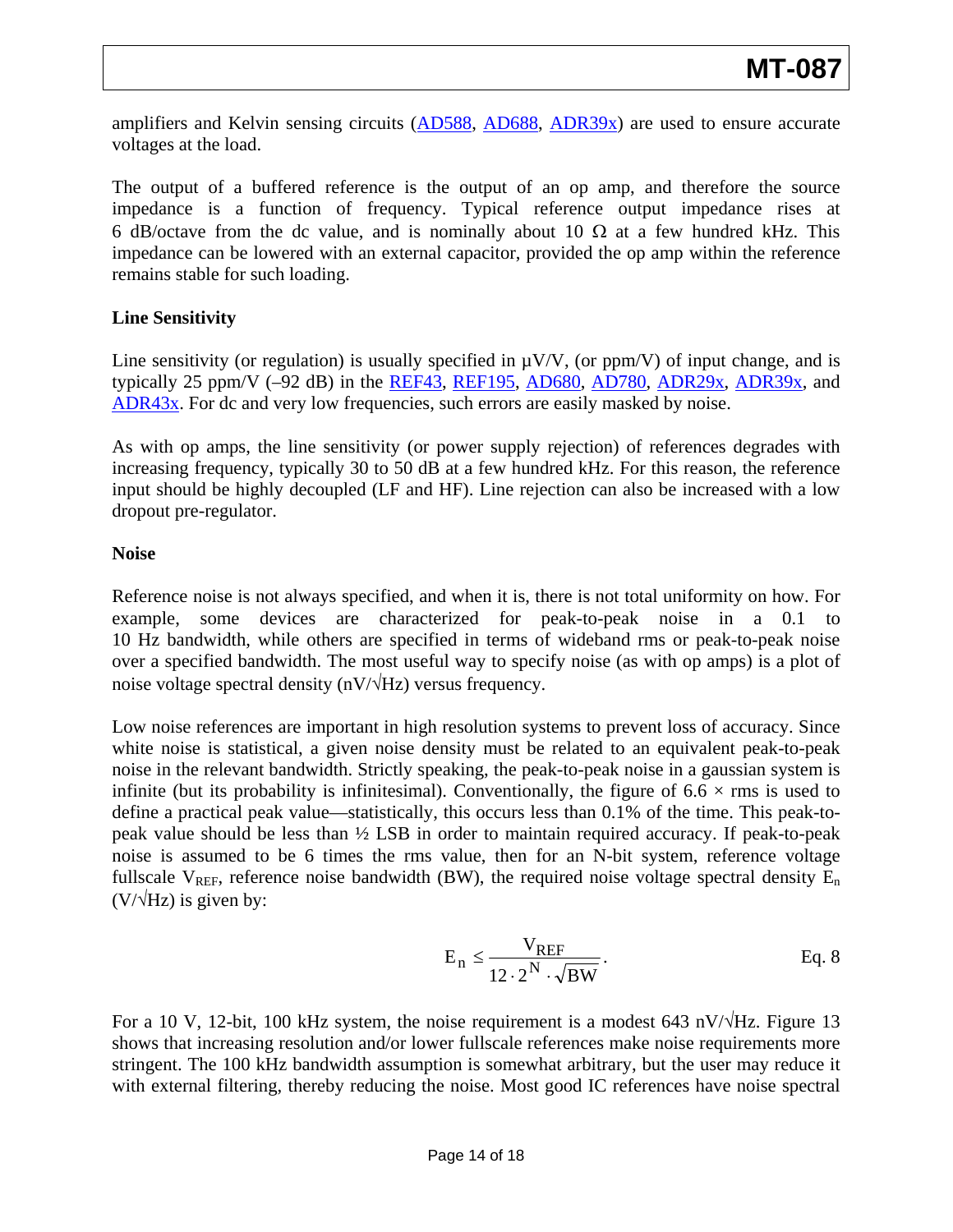densities around 100 nV/ $\sqrt{Hz}$ , so additional filtering is obviously required in most high resolution systems, especially those with low values of  $V_{REF}$ .

Some references, for example the [AD587](http://www.analog.com/en/other/militaryaerospace/ad587/products/product.html) buried zener type have a pin designated as the *noise reduction pin* (see data sheet). This pin is connected to a high impedance node preceding the onchip buffer amplifier. Thus an externally connected capacitor  $C<sub>N</sub>$  will form a low pass filter with an internal resistor, to limits the effective noise bandwidth seen at the output. A  $1 \mu$ F capacitor gives a 3 dB bandwidth of 40 Hz. Note that this method of noise reduction is by no means universal, and other devices may implement noise reduction differently, if at all. Also note that it does not affect the noise of the buffer amplifier.

There are also general purpose methods of noise reduction, which can be used to reduce the noise of any reference IC, at any standard voltage level. Note that the dc characteristics of the reference filter will affect the accuracy of the reference.

|             | <b>NOISE DENSITY (nV/√Hz) FOR</b> |     |      |  |  |
|-------------|-----------------------------------|-----|------|--|--|
|             | 10, 5, AND 2.5V FULLSCALE RANGES  |     |      |  |  |
| <b>BITS</b> | <b>10V</b>                        | 5٧  | 2.5V |  |  |
| $12 \,$     | 643                               | 322 | 161  |  |  |
| 13          | 322                               | 161 | 80   |  |  |
| 14          | 161                               | 80  | 40   |  |  |
| 15          | 80                                | 40  | 20   |  |  |
| 16          | 40                                | 20  | 10   |  |  |

**Criteria:**  $V_{N(PP)} < 0.5$  LSB, LSB =  $V_{FS}/2^N$ 

◆ Assume p-p noise V<sub>N(P-P)</sub> ≈ 6×V<sub>N(RMS)</sub>, calculate V<sub>N(RMS)</sub>

◆ Assume a bandwidth of 100kHz, calculate noise density

◆ Noise Density = V<sub>N(RMS)</sub>/√100kHz

**Most references are about 100nV/**√**Hz**

## *Figure 13: Reference Noise Requirements for Various System Accuracies (1/2 LSB / 100 kHz Criteria)*

## **VOLTAGE REFERENCE PULSE CURRENT RESPONSE**

The response of references to dynamic loads is often a concern, especially in applications such as driving ADCs and DACs. Fast changes in load current invariably perturb the output, often outside the rated error band. For example, the reference input to a sigma-delta ADC may be the switched capacitor circuit shown in Figure 14. The dynamic load causes current spikes in the reference as the capacitor  $C_{\text{IN}}$  is charged and discharged. As a result, noise may be induced on the ADC reference circuitry.

Although sigma-delta ADCs have an internal digital filter, transients on the reference input can still cause appreciable conversion errors. Thus it is important to maintain a low noise, transient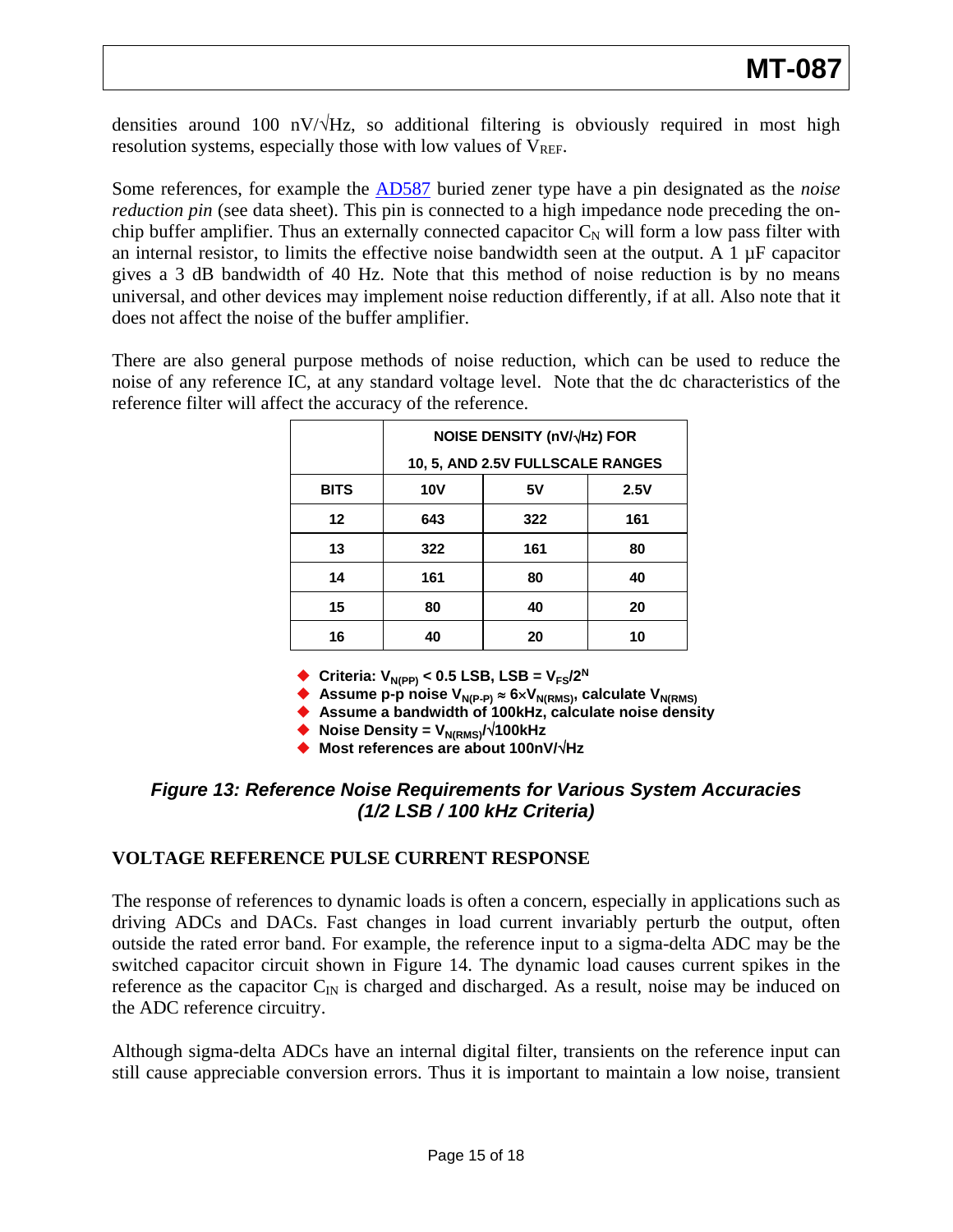free potential at the ADC's reference input. Be aware that if the reference source impedance is too high, dynamic loading can cause the reference input to shift by more than 5 mV.

A bypass capacitor on the output of a reference may help it to cope with load transients, but many references are unstable with large capacitive loads. Therefore it is quite important to verify that the device chosen will satisfactorily drive the output capacitance required. In any case, the converter reference inputs should always be decoupled—with at least  $0.1 \mu F$ , and with an additional  $5 - 50 \mu$ F if there is any low frequency ripple on its supply.



*Figure 14: Switched Capacitor Input of Sigma-Delta ADC Presents a Dynamic Load to the Voltage Reference* 

Since some references misbehave with transient loads, either by oscillating or by losing accuracy for comparatively long periods, it is advisable to test the pulse response of voltage references which may encounter transient loads. A suitable circuit is shown in Figure 15. In a typical voltage reference, a step change of 1 mA produces the transients shown. Both the duration of the transient, and the amplitude of the ringing *increase* when a 0.01 µF capacitor is connected to the reference output.



*Figure 15: Make Sure Reference is Stable with Large Capacitive Loads*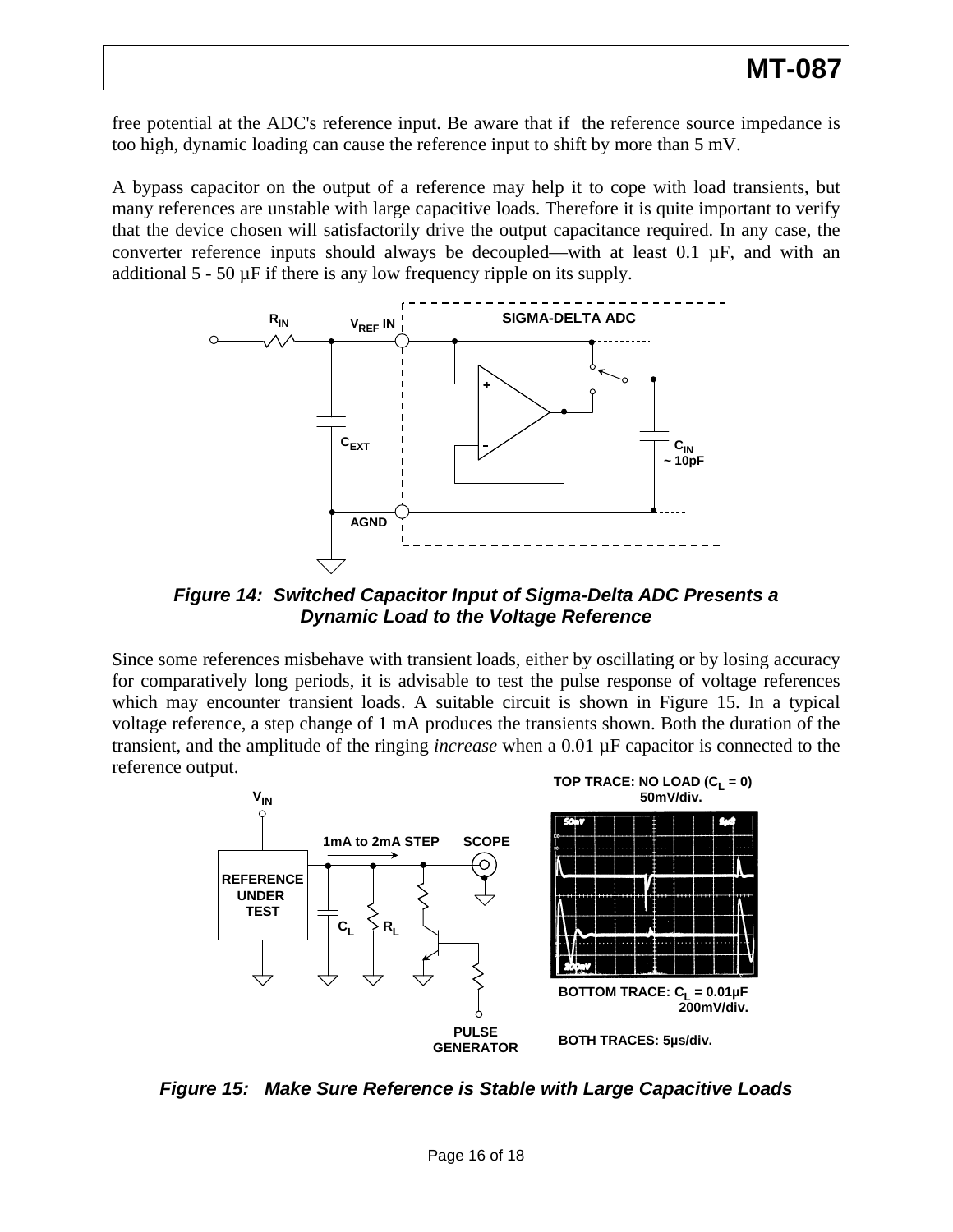# **MT-087**

As noted above, reference bypass capacitors are useful when driving the reference inputs of successive-approximation ADCs. Figure 16 illustrates reference voltage settling behavior immediately following the "Start Convert" command. A small capacitor (0.01 µF) does not provide sufficient charge storage to keep the reference voltage stable during conversion, and errors may result. As shown by the bottom trace, decoupling with  $a \ge 1 \mu F$  capacitor maintains the reference stability during conversion.



*Figure 16: Successive Approximation ADCs Can Present a Dynamic Transient Load to the Reference* 

Where voltage references are required to drive large capacitances, it is also critically important to realize that their turn-on time will be prolonged. Experiment may be needed to determine the delay before the reference output reaches full accuracy, but it will certainly be much longer than the time specified on the data sheet for the same reference in a low capacitance loaded state.

## **LOW NOISE REFERENCES FOR HIGH RESOLUTION CONVERTERS**

High resolution converters (both sigma-delta and high speed ones) can benefit from recent improvements in IC references, such as lower noise and the ability to drive capacitive loads. Even though many data converters have internal references, the performance of these references is often compromised because of the limitations of the converter process. In such cases, using an external reference rather than the internal one often yields better overall performance. For example, the [AD7710](http://www.analog.com/en/other/militaryaerospace/ad7710/products/product.html)-series of 24-bit ADCs has a 2.5 V internal reference with a 0.1 to 10 Hz noise of 8.3  $\mu$ V rms (2600 nV/ $\sqrt{Hz}$ ), while the [AD780](http://www.analog.com/en/other/militaryaerospace/ad780/products/product.html) reference noise is only 0.67  $\mu$ V rms (200 nV/ $\sqrt{Hz}$ ). The internal noise of the AD7710-series in this bandwidth is about 1.7  $\mu$ V rms. The use of the AD780 increases the effective resolution of the AD7710 from about 20.5 bits to 21.5 bits.

There is one possible but yet quite real problem when replacing the internal reference of a converter with a higher precision external one. The converter in question may have been trimmed during manufacture to deliver its specified performance with a relatively inaccurate